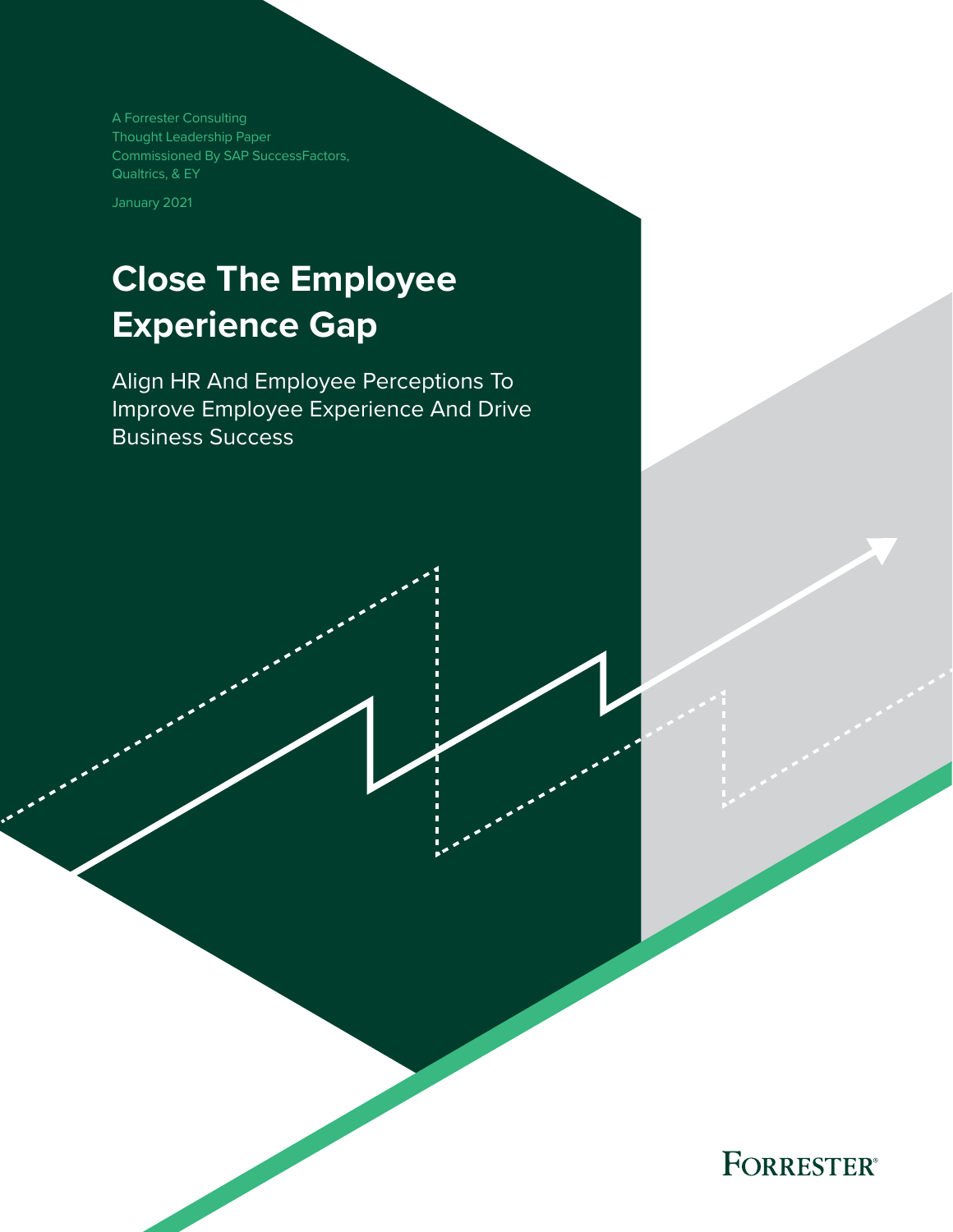## **Table Of Contents**

- [Executive Summary](#page-2-0) **3**
- [There's Room To Improve On Critical](#page-3-0)  **4** [EX Initiatives](#page-3-0)
- [Close The HR And Employee Gap To](#page-7-0)  **8** [Improve EX](#page-7-0)
- 11 [EX Is At A Turning Point](#page-10-0)
- 13 Good EX Is Good For Employees [And The Business](#page-12-0)
- 16 [Key Recommendations](#page-15-0)
- 18 [Appendix](#page-17-0)

**Project Director:**  Rachel Linthwaite, Senior Market Impact Consultant

**Contributing Research:**  Forrester's CIO research group

### ABOUT FORRESTER CONSULTING

Forrester Consulting provides independent and objective research-based consulting to help leaders succeed in their organizations. Ranging in scope from a short strategy session to custom projects, Forrester's Consulting services connect you directly with research analysts who apply expert insight to your specific business challenges. For more information, visit [forrester.com/consulting.](https://go.forrester.com/consulting/)

© 2021, Forrester Research, Inc. All rights reserved. Unauthorized reproduction is strictly prohibited. Information is based on best available resources. Opinions reflect judgment at the time and are subject to change. Forrester®, Technographics®, Forrester Wave, RoleView, TechRadar, and Total Economic Impact are trademarks of Forrester Research, Inc. All other trademarks are the property of their respective companies. For additional information, go to [forrester.com.](https://www.forrester.com/home/) [E-47124]

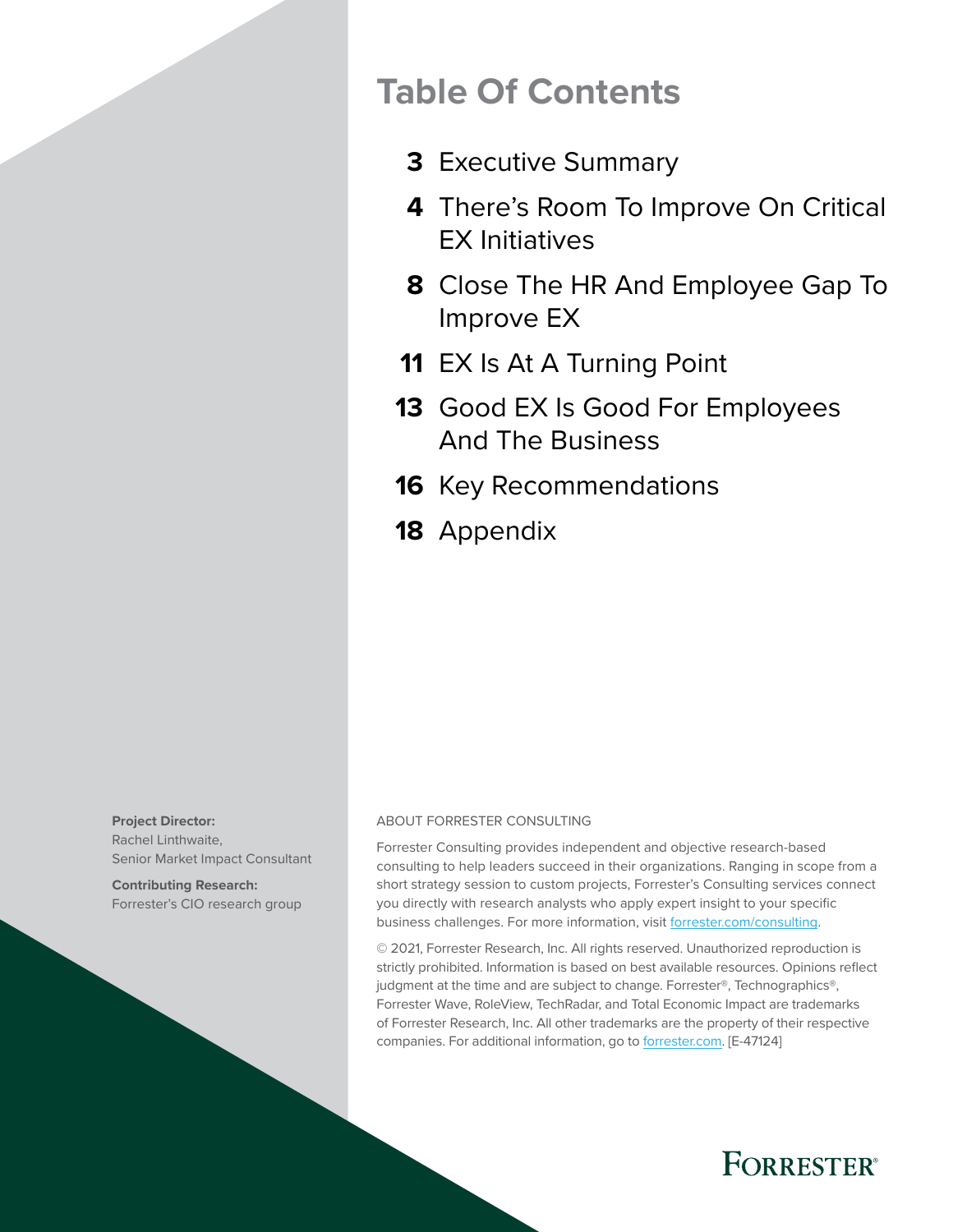<span id="page-2-0"></span>

EX is at a turning point: Those that become EX leaders will see major benefits for their employees, their customers, and their bottom lines.



Within two years, 78% of HR leaders believe that EX will be one of the most important factors impacting firms' ability to deliver on business objectives.

# **Executive Summary**

Forrester's Employee Experience (EX) Index shows that an engaged workforce is an important driver of business success. These engaged employees work harder to overcome barriers, better serve their customers, and stay with the company longer.<sup>1</sup> But organizations which fail to properly listen to, understand, and act on behalf of their employees' risk potential negative impacts such as increased employee churn, poor customer experience (CX), reputational brand damage, and alienating investors at great cost.

SAP SuccessFactors, Qualtrics, and EY commissioned Forrester Consulting to evaluate the connection between good EX and long-term business value. Forrester conducted two global surveys — one with HR decision-makers and one with full-time employees — to explore this topic.

### **KEY FINDINGS**

- › **EX is critically important, but praxis remains relatively immature.** EX is now more important than ever before, as its influence impacts both HR strategies and organizations' ability to accomplish major business goals. But despite this, EX strategies and initiatives still suffer from organizational silos, the lack of executive support, piecemeal measurement, inconsistent feedback mechanisms, and insufficient tooling, which all combine to produce an incomplete view of the employee journey.
- › **HR departments and full-time employees are fundamentally misaligned, and it's causing major problems.** When it comes to the drivers of EX, HR decision-makers and full-time employees do not see eye to eye. When HR teams fail to understand the levers that make the most difference to employees, dissatisfaction naturally follows. And for this reason, full-time employees are more skeptical than HR decisionmakers about EX improvement. This points to the continually existing gap in EX across organizations globally.
- **Good enough isn't going to cut it anymore.** The COVID-19 pandemic has put a spotlight on what many have been noticing for some time: changing workforce conditions make EX more important than ever. As more employees become remote workers, flexibility and technology options become more important. Similarly, work-life balance takes on greater importance as workers attempt to manage the new responsibilities of remote learning for their children and/or caregiving for ailing relatives. Unfortunately, HR teams are not prepared for this new era: Fewer than 10% of HR leaders say employee needs are their number one priority when setting EX strategy. This spells trouble for future EX success.
- › **When done well, EX can be transformative for business success.** Both HR leaders and employees agree that good EX results in positive employee outcomes. Satisfied employees produce higher quality work, are more agile and productive, and are more likely to both stay at their current organization and recommend others for open positions. Engaged employees, in turn, are good for the business. EX leaders tend to see higher returns on their EX investments, while also enjoying increased revenue, better customer experiences, and a stronger, more competitive brand.

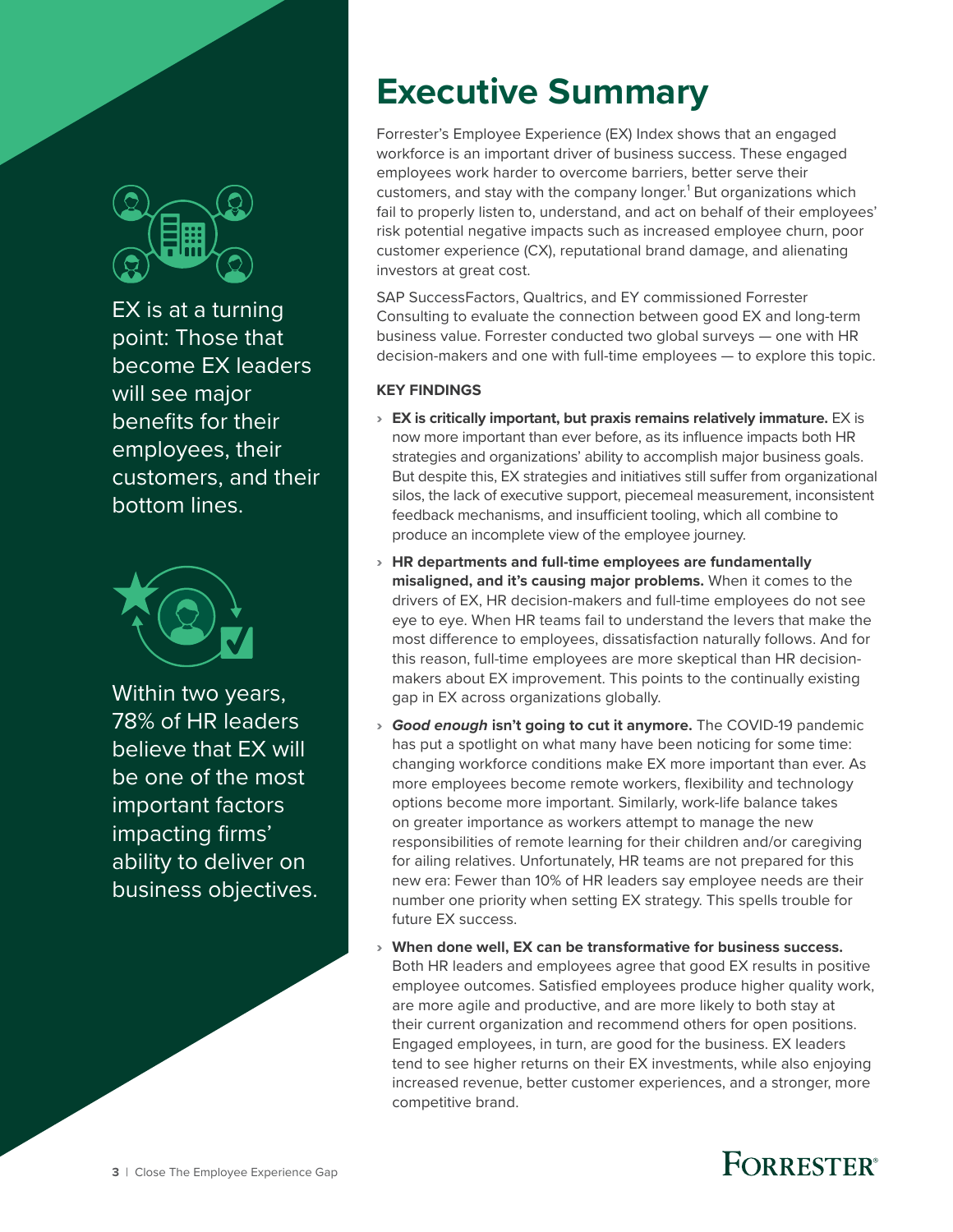## <span id="page-3-0"></span>There's Room To Improve On Critical EX Initiatives

The time when concerns about EX could be dismissed as merely another business trend have come and gone. Today's organizations understand that investing in a satisfied and engaged workforce is critically important to not only the well-being of their employees but also to the success of their business. As a result, organizations are prioritizing EX at unprecedented levels by investing in a slew of initiatives. But so far, unfortunately, practices are relatively immature and HR teams struggle with organizational complexity (i.e., getting the right sentiment data into the hands of the right people in real time) and insufficient resources.

So, how exactly are HR departments managing employee experience today? Our study of 1,800 HR leaders and full-time employees at global organizations of every size found:

› **EX is growing in importance.** Today's HR professionals understand how critical EX is: More than one-quarter say it is the most important aspect of their HR strategy, and another 42% say it is very important. This represents an increase from just two years ago when only 9% said EX was the most important factor then. This upward trajectory will continue to grow. Within two years, 35% of HR professionals say EX will be the most important factor to their HR strategy. This level of importance is mirrored in investment levels. Whereas two years ago, only about 6% of HR budgets went toward EX initiatives; today that number is 11%. Within two years, an average of 16% of HR budgets will be allocated to EX initiatives.



To be successful, everyone in the organization must contribute to employee experience.

### **Figure 1**

**"Overall, how important is EX to your organization's HR strategy today? How important was it two years ago? How important do you expect it to be in two years?"**



Within two years, EX will be one of the most important aspects of HR strategies for 80% of organizations.

Base: 900 global HR decision-makers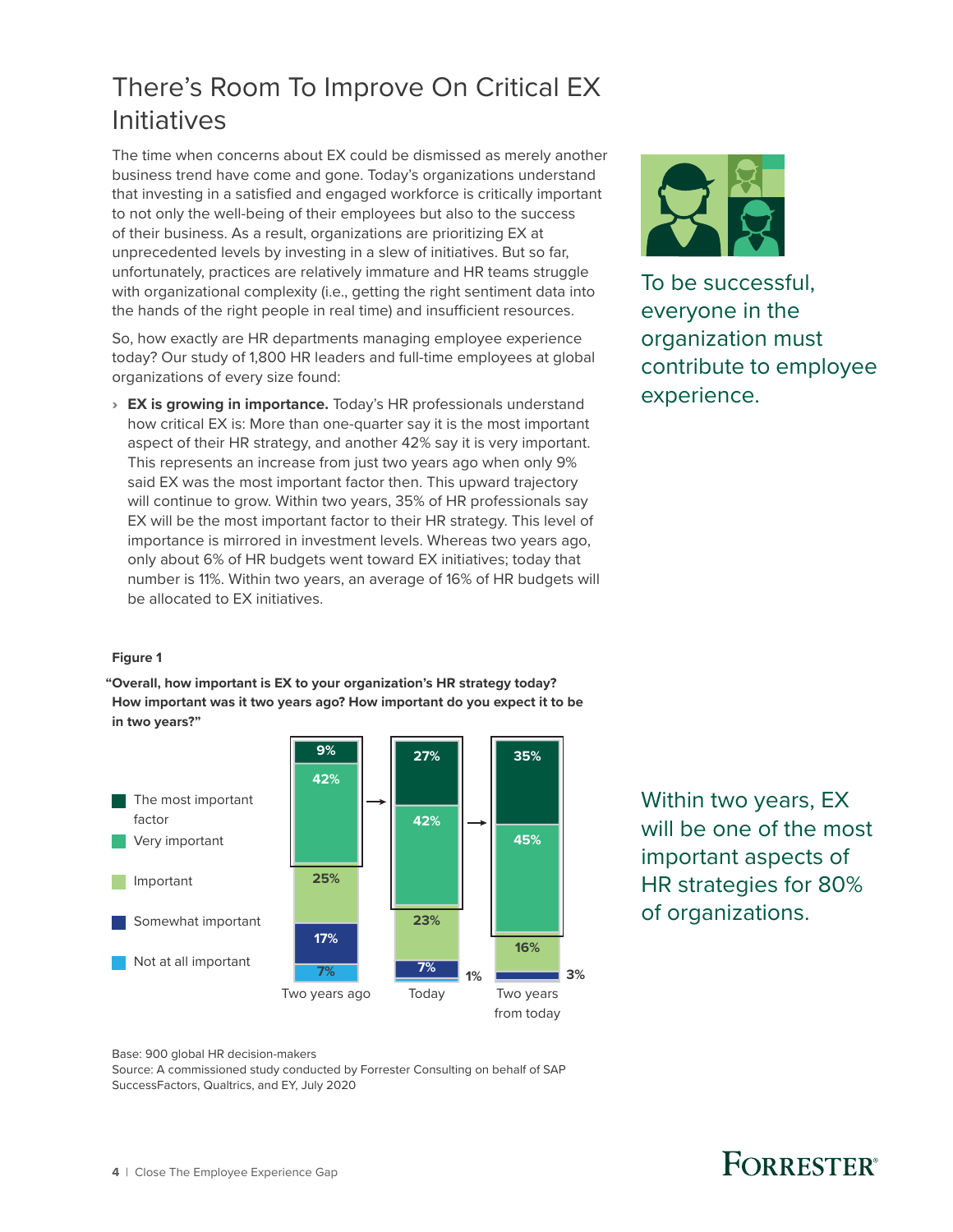› **Everyone has a role to play.** It should come as no surprise that HR departments have the most responsibility when it comes to EX: 58% of respondents say HR is the primary decision-maker. After HR, lineof-business leaders are most often a key influencer (60%). However, executive leadership and IT have a role to play as well: Both groups are often seen as regular contributors to EX. This is an important point: Successful EX cannot just be HR's responsibility. IT's role is of particular importance given the increasingly distributed nature of the global workforce. The tools and systems that IT purchases and supports can either contribute to or detract from an employee's positive experience. If the ultimate goal is to create more engaged and productive employees, everyone in the organization must contribute to employee experience.

### **TODAY'S EX PRACTICE IS LARGELY IMMATURE**

HR professionals may understand the importance of EX, but their practice leaves room for improvement. We found that HR organizations struggle in several areas (see Figure 2):

- › **Employee feedback is inconsistent.** In order to improve an employee's experience, HR must first and foremost understand the employee. Unfortunately, many HR organizations don't have consistent programs or mechanisms to collect feedback or gather information. Just a little over one-third of HR teams are capturing employee interactions and mapping employee journeys. Similarly, just 36% of respondents have a voice-of-the-employee feedback program, and only 30% of organizations conduct an ongoing employee engagement survey.
- › **Current efforts lack executive support.** Without buy-in from senior leadership and sufficient resources or direction, EX efforts will often flounder. Shockingly, only 24% of teams have a designated C-level steward for their EX work, something that Forrester notes is critical to developing a mature EX practice. This is likely the reason for why the lack of investment and insufficient tools and headcount are three of organizations' top five EX challenges. Without an executive steward, investment will lag, and EX cannot be a business priority.
- › **EX has yet to expand to a truly cross-functional endeavor.** Despite the fact that most respondents admit that all areas of the business have a role to play in good EX, only 21% write EX goals into all business unit strategies, and just over one-quarter have created a cross-functional center of excellence. So, while HR leaders believe lines of business and executive leadership should be a part of EX initiatives, most have yet to put their money where their mouth is.
- › **Measurement is scattershot and not linked to outcomes.** Firms are using a variety of KPIs to analyze the ROI of their EX investments. Employee-focused metrics are most common: productivity, satisfaction, and engagement are tracked by well over one-third of HR respondents. However, 13% of organizations aren't tracking any KPIs, which puts them at a considerable disadvantage. It is also problematic that 37% of HR organizations don't currently have a method for measuring overall EX. Without a consistent and cohesive way to gauge the success of holistic EX efforts, organizations aren't seeing the full picture.

### **Figure 2**

### **Most Challenging EX Activities**



Complex matrixed organization



Lack of visibility into teams



Insufficient tools

### **Top Barriers To Improving EX**



Using psychological principles and learnings to ensure the well-being of our employees



Gathering real-time information about EX



Enabling a productive remote workforce

Base: 900 global HR decision-makers Source: A commissioned study conducted by Forrester Consulting on behalf of SAP SuccessFactors, Qualtrics, and EY, July 2020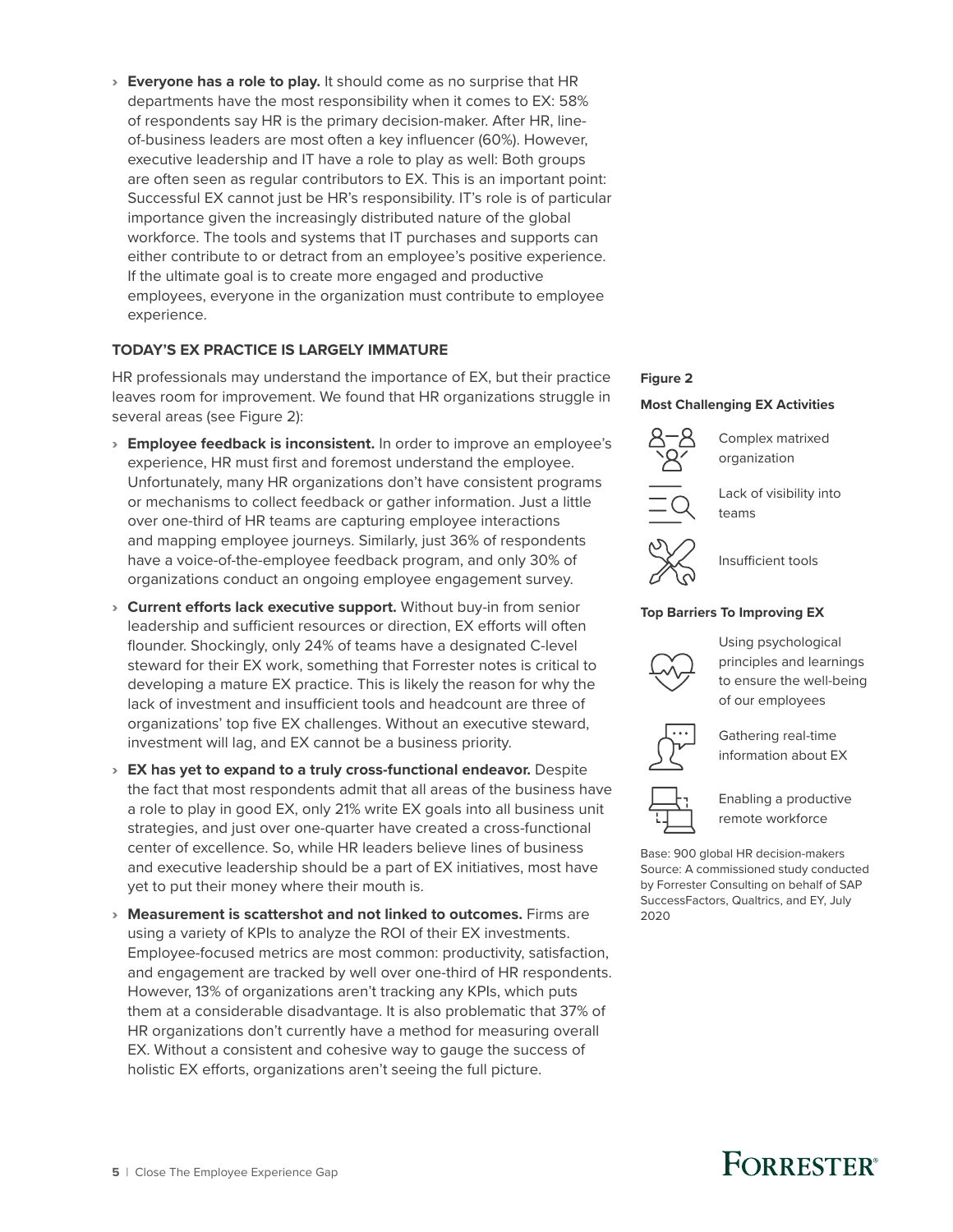- › **Organizational complexity challenges.** Organizational issues aren't limited to executive support and cross-functionality. HR respondents reported that their top challenges when trying to improve EX are: 1) a complex matrixed organization and 2) a lack of visibility into teams. These two issues go hand-in-hand. While simplifying reporting structures and team organization can provide better visibility into experience gaps, choosing a technology that can easily map to complex organizational hierarchies is arguably easier to do.
- › **Data struggles plague firms.** Collecting and integrating data is a major problem for HR teams. Likely due in part to their lack of effective feedback mechanisms, 71% of respondents said that gathering real-time information about EX is challenging. Furthermore, 60% struggle when integrating mobile and contingent or gig worker data with permanent workforce data, and 41% find integrating experience data (i.e., data about how people think and feel) with operational data (i.e., data that is produced by your organization's day-to-day activities) challenging.

There is good news though. While this research was conducted during the COVID-19 pandemic, which obviously presented a panoply of problems for global businesses, organizations were forced to manage a suddenly remote workforce and ensure that employees were safe and well cared for. Predictably then, HR managers turned their focus to programs largely impacted by the pandemic, e.g., remote work, return to work, and health and safety. Half of organizations have a health and safety program while a bit more than 40% have remote and return to work programs. This work was unsurprisingly difficult for many: 65% of HR respondents said that enabling a productive remote workforce has been challenging. However, their efforts seem to be paying off. Seventy percent of people managers say they feel confident when managing their virtual teams, and 65% of employees report feeling connected to their team members despite working in a virtual environment.

This focus on  $-$  and early success with  $-$  remote work is a good sign. Even though many EX initiatives see low levels of adoption, their levels of effectiveness are high (see Figure 3). For example, while only 21% of organizations write EX goals into all business unit strategies, 74% of those that do, find this practice to be effective. The lesson here seems to be that when teams buckle down and put their efforts into EX, they see results.



Only about one-third of organizations regularly collect employee feedback. This needs to change.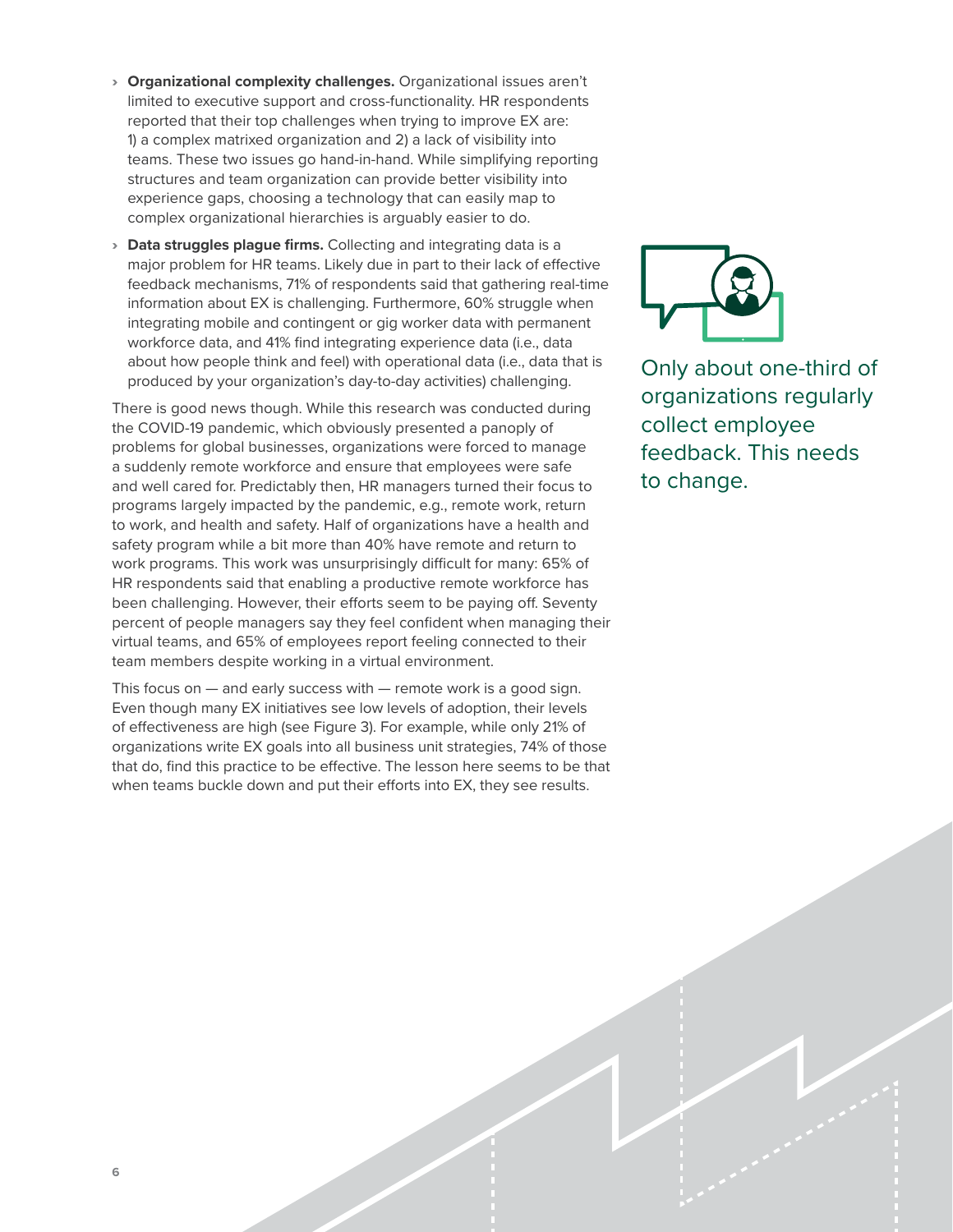

### **Figure 3: EX Programs And Practices: E ectiveness V. Adoption**

Base: 900 global HR decision-makers

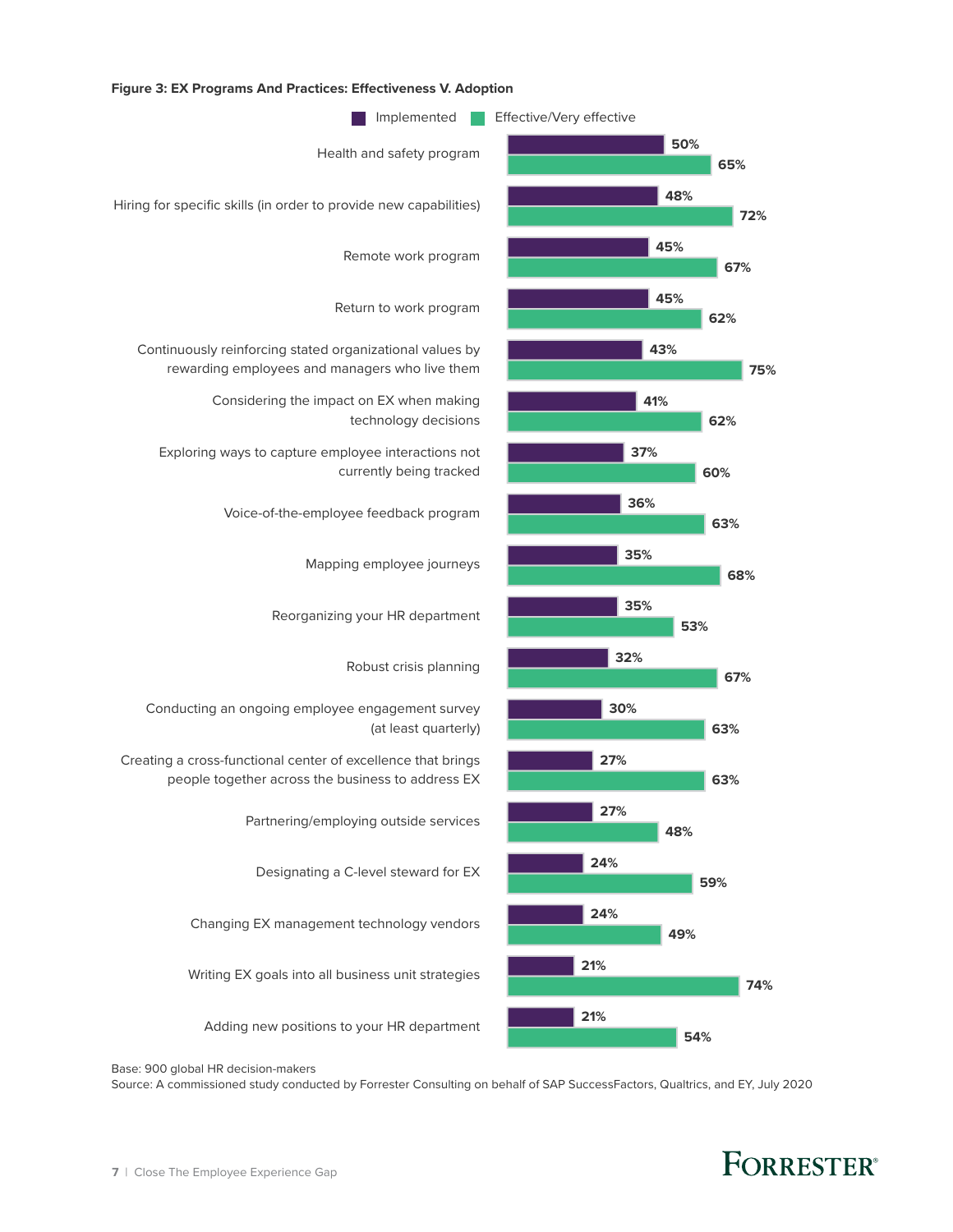## <span id="page-7-0"></span>Close The HR And Employee Gap To Improve EX

Overall, HR professionals tend to have a more optimistic view of EX than employees do. This difference stems from a widespread misalignment between what HR thinks is important and what employees actually value. We found:

- › **Employees are skeptical about EX improvement.** Though both HR managers and employees feel similarly that EX today is good — a quarter of employees even think its excellent — employees are less optimistic for the future. Within two years, HR believes things will continue to improve: 39% think EX will be excellent. However, employees expect EX to decline overall: Only 15% expect excellence (down from 24%), and 36% expect it to be good (also down a bit from 39%). Based on the critical gaps we're about to review, this skepticism may very well be justified.
- › **Misalignment on priorities and EX drivers leads to dissatisfaction.** Aside from safety and well-being, employees and HR leaders do not see eye to eye on prioritized initiatives. Although employees think HR is prioritizing remote work, employee experience, and supporting company growth, HR leaders report being focused on corporate branding, crisis planning, and aligning employees with company culture. There are also huge gaps when it comes to the drivers of EX. Eighty-one percent of employees believe that creating and sustaining a positive culture is important to good employee experience, but only 58% of HR managers feel the same (see Figure 4). $^2$  And even more troubling is the fact that only slightly more than half of HR professionals are confident in their organization's ability to create and nurture that positive culture. Also problematic is the fact that cultural strength metrics are the least often tracked KPIs for analyzing EX success at 17%. Not surprisingly, you can see this misalignment in employee satisfaction levels: There is a nearly 20-point gap between how satisfied employees are with this culture work and how important they think it is. In fact, this is the case with most of the initiatives that employees rate as being important.





Base: 900 global HR decision-makers

\*Base: 900 full-time employees at global companies

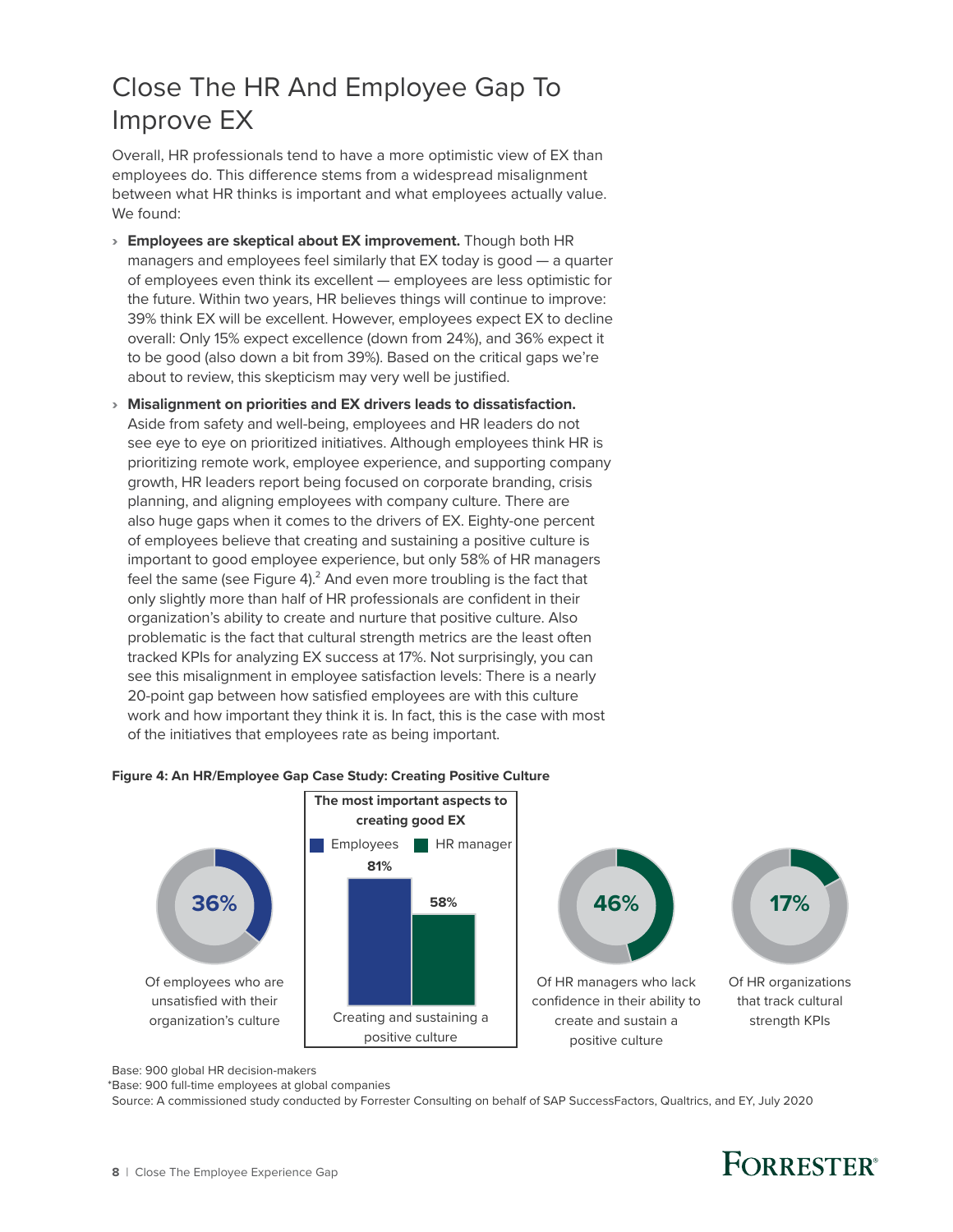› **Learning and coaching need attention in order to improve.** Eighty-three percent of HR managers understand that providing employee coaching and training is important to building a good EX strategy, but only 67% of them are confident in this task. Even fewer employees (60%) are satisfied with their company's progress in this area overall. And things get worse the further you dig. Just over half of employees say they are given the coaching and training/development they need to grow (compared to 66% of HR professionals). And only 37% of employees feel their employer is accepting of mistakes and uses them as a source of learning and growth (compared to 50% of HR professionals).

This lack of training appears to be mainly at the corporate level rather than between employees and their direct managers. When given a set of statements that describe the relationship between people managers and employees, both groups showed the lowest levels of agreement with support and training: Around 40% of both people managers and direct reports think corporate training and guidance is lacking. Unfortunately, the misalignment doesn't end with employees: There is internal dissonance among HR professionals as well. Even though HR leaders rate coaching and learning as one of the most important drivers of good EX, they rate learning software as one of the least important tools for enabling good EX. If organizations want to close this gap on training and development, they need to pay more attention to learning software. The good news in all of this? Most employees believe they can easily adapt to changes when needed; they just need the training and coaching to acquire the right skills to be successful.

### **TECHNOLOGY IS A MIXED BAG**

Though there is some general alignment between what HR leaders and employees believe in terms of technology use, it is nonetheless an important area of EX that could stand to improve (see Figure 5). As Forrester has long held, productive employees are satisfied employees, and technology has an outsized impact on employee productivity. HR teams need to close some of these gaps if they want to improve EX. We found:

- › **Everyone agrees leadership has the best intentions.** When it comes to technology, there is widespread agreement that employees are encouraged by management and senior leadership to adopt digital tools that promote collaboration, mobility, and remote work. Similarly, 70% of both HR managers and employees say they are given digital tools that help improve processes and productivity.
- › **But employees think cost takes priority over usefulness.** Here again we see HR's overly optimistic outlook and employees' skepticism. While 80% of HR leaders believe they are successfully collaborating with business and technology leaders to equip employees with what they need to succeed, nearly 40% of employees think cost is the real deciding factor. And more than half of employees simply wish they could use HR technology — like vacation request and time tracking software — less often.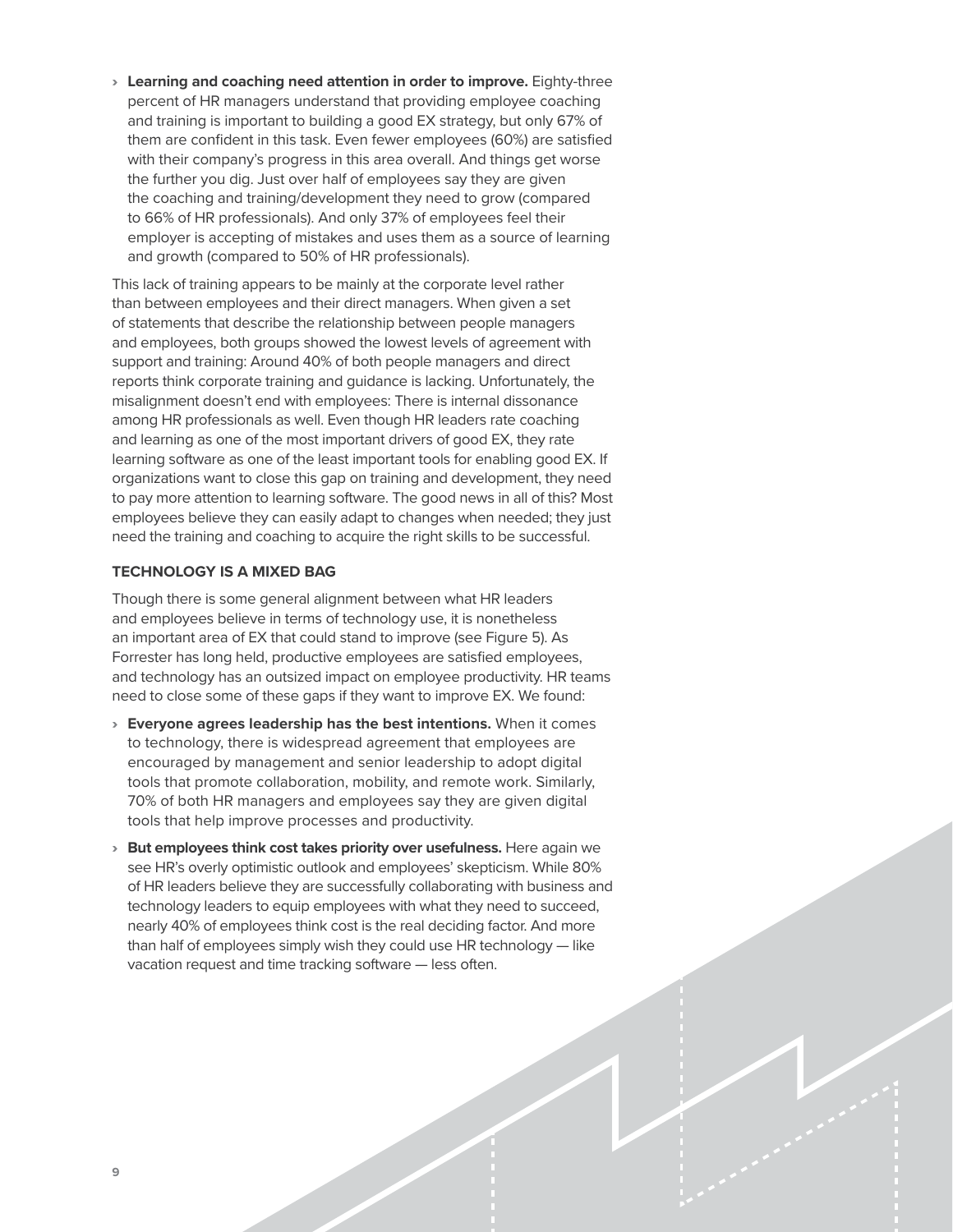› **And HR significantly overestimates employee satisfaction.** Perhaps the most concerning technology trend is that HR doesn't understand how unhappy employees are with current technology. Forty percent of employees say the technology is difficult to use, and over half say the technology they are provided is lacking key features. Three-quarters report that the applications and data they need are not always accessible on desktop and mobile. HR, however, gravely overestimates ease of use, availability of needed features, and accessibility of provided tools.

It's not all bad news, however. There are a few areas of alignment which HR and employees can build upon. Both groups agree: senior leaders are prioritizing and investing in creating good EX; compensation and rewards are fair; and employees are encouraged and empowered to make the best decisions for their own success.

### **Figure 5: Technology: The Good, The Bad, And The Ugly**



Base: 900 global HR decision-makers

\*Base: 900 full-time employees at global companies

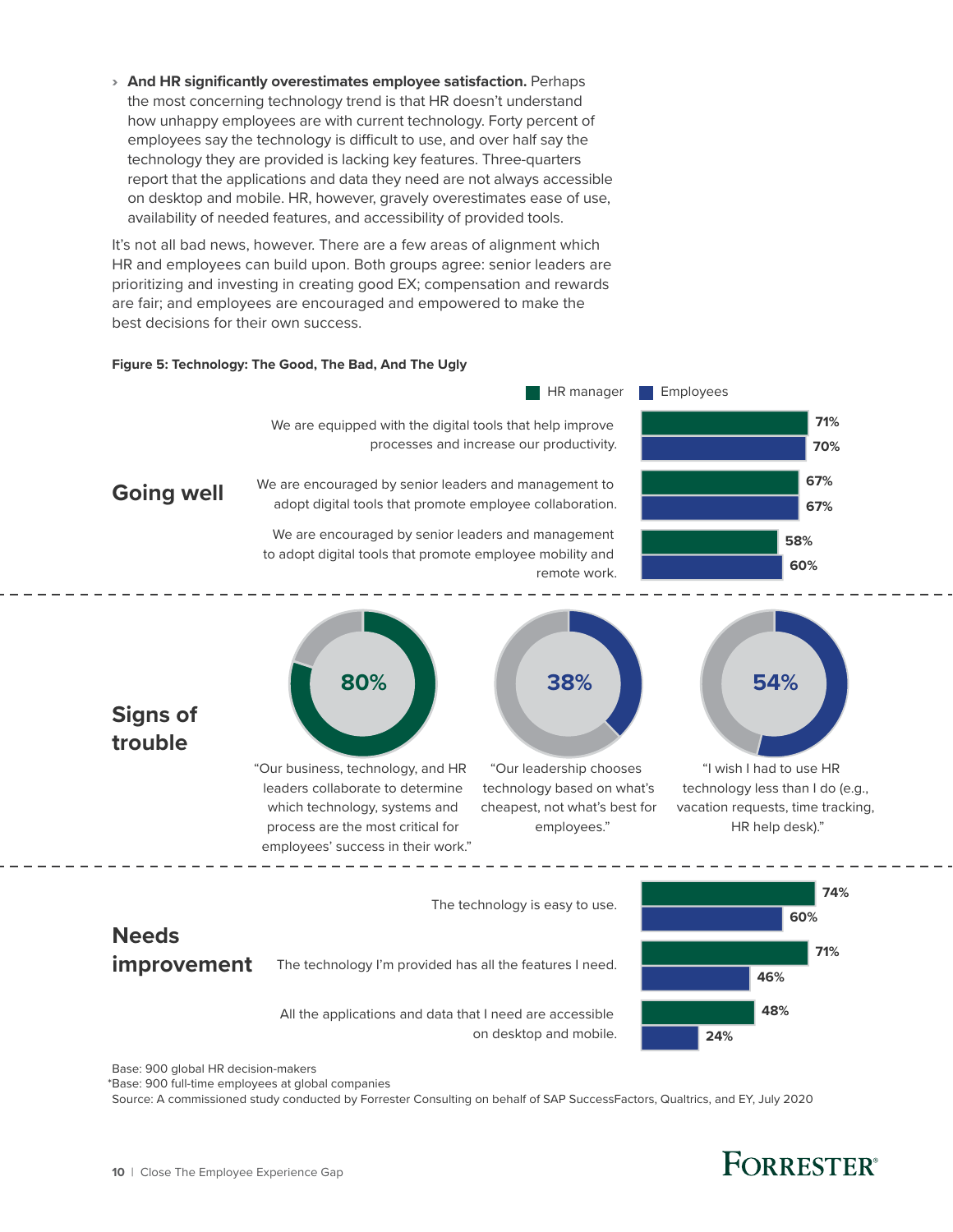## <span id="page-10-0"></span>EX Is At A Turning Point

EX is having its moment in the spotlight. The global pandemic of 2020 has necessitated a massive change in work, forcing companies to hyper focus on how to continue daily operations while ensuring employees remain safe, well cared for, and happy. And this renewed focus on EX is here to stay. We found that employee attitudes have and will continue to shift, and HR will need to shift with them in order to keep pace. Our study shows:

- › **2020 has caused many employees to struggle.** The impact of the COVID-19 pandemic was nearly inescapable. Just recall the time spent watching any news program, reading any article, or even having everyday conversations with friends, neighbors, and coworkers and you'll recall how destructive this global event was (and continues to be in many parts of the world). As our study was fielded during the height of the first wave of infections, employees reported that their well-being everything from careers and finances to health and family — were being negatively impacted.
- › **And satisfaction with employers' crisis-response was middling.** When so much about life is difficult and unknown, people look for comfort and reassurance. Unfortunately, for many employees, they didn't find this from their employers. Nearly half of the employees we surveyed were only somewhat satisfied or completely dissatisfied with their company's response to the COVID-19 pandemic. However, it is interesting to note that employees who were already more satisfied with their organization's EX overall tended to rate the organization's pandemic response better. They cited higher levels of satisfaction than those who were already unimpressed with EX levels at their organization, proving that employees were more resilient at organizations that have focused on providing great employee experiences.
- › **EX must change, and HR must learn from the lessons of 2020.** Employees' experiences with the pandemic have made them reevaluate work. Factors like work safety, benefits, and work-life balance — while always important — now carry more weight (see Figure 6). The flexibility to work when and where is most convenient has become particularly more important during the coronavirus crisis. Though just 40% of employees rate flexibility as a top factor impacting their work experience, a stunning 80% say the pandemic has made it more important. Moving forward, employers will need to maintain the ability to offer employees flexible working environments if they want to ensure good EX and retain top talent.

### **Figure 6**

**"All of the following things can impact how you view your experience at work. Has your experience during the pandemic made any of these things more or less important to you?"**  (Somewhat/much more important responses being shown)

**80%** Flexibility

**77%** Safety at work/travel safety

**70%** Work-life balance

**64%** Benefits

**63%** The technology I use day-to-day

Base: 900 full-time employees at global companies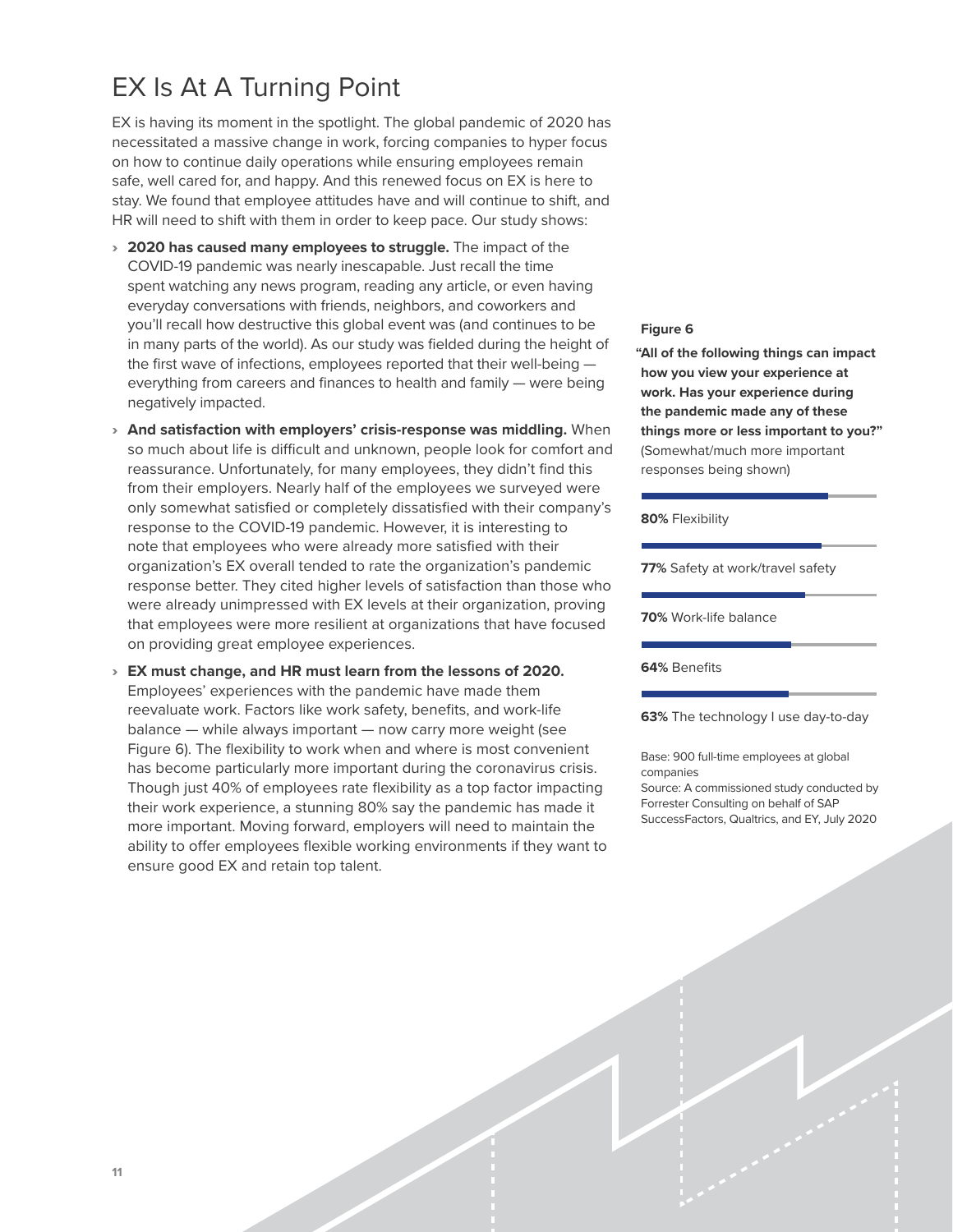### **EX IS GROWING IN IMPORTANCE, BUT HR ISN'T DOING ENOUGH TO KEEP UP**

Firms are making some changes, but they are likely not enough to keep up with how important EX will become for business success in the future. We found:

- › **EX will be a critical component of business success.** Though obviously important today, HR managers expect EX to be one of the most important factors of success going forward. More than three-quarters of HR leaders believe that EX will be one of the most important factors impacting their organization's ability to deliver on key business objectives within just two years. In fact, 37% believe EX will be *the* most important factor. Given the outsized impact EX will continue to have, organizations should be doing everything in their power to improve in this area.
- › **But practices remain immature.** Considering how important EX is, and how rudimentary current efforts are, one would hope that HR leaders have big plans for the future (see Figure 7). Unfortunately, this doesn't seem to be the case. Firms lack comprehensive datagathering techniques, yet less than one-quarter of respondents plan to implement employee engagement surveys or a feedback program. Many organizations lack executive support for EX efforts, yet only 13% plan to designate a C-level steward. HR wants IT and business leaders to be involved in EX efforts, yet just 28% plan to write EX goals into all business unit strategies. Simply put, this isn't going to be good enough.
- › **HR continues to deprioritize employee needs.** Given the lack of employee feedback processes, and the misaligned expectations between the two groups, it's not surprising to learn that HR tends to prioritize other factors ahead of employee needs when making EX plans. A paltry 9% say employee needs are the number one consideration, and less than a third of HR managers say it cracks the top three. Instead, external economic factors, safety guidelines, business goals, and brand reputation are given priority. HR teams need to start listening to and better understanding their employees or they are in for a rude awakening. Organizations that do listen to their employees and prioritize their needs, however, will see benefits for both their workers and their business.



Within two years, 78% of HR leaders think EX will be one of the most important factors impacting their ability to deliver on business objectives.

### **Figure 7**

**"Which of the following EX practices has your organization implemented/does your organization plan to implement within the next two years?"**

| <b>Current EX practices</b>                                                                                    | Planned EX practices within two years                                               |
|----------------------------------------------------------------------------------------------------------------|-------------------------------------------------------------------------------------|
| 48% Hiring for specific skills (in order to provide new<br>capabilities)                                       | <b>28%</b> Writing EX goals into all business unit strategies                       |
| 43% Continuously reinforcing stated organizational values<br>by rewarding employees and managers who live them | <b>24%</b> Conducting an ongoing employee engagement survey<br>(at least quarterly) |
| 41% Considering the impact on EX when making technology<br>decisions                                           | <b>24%</b> Voice-of-the-employee feedback program                                   |
| Base: 900 global HR decision-makers                                                                            |                                                                                     |

Source: A commissioned study conducted by Forrester Consulting on behalf of SAP SuccessFactors, Qualtrics, and EY, July 2020



## **FORRESTER**<sup>®</sup>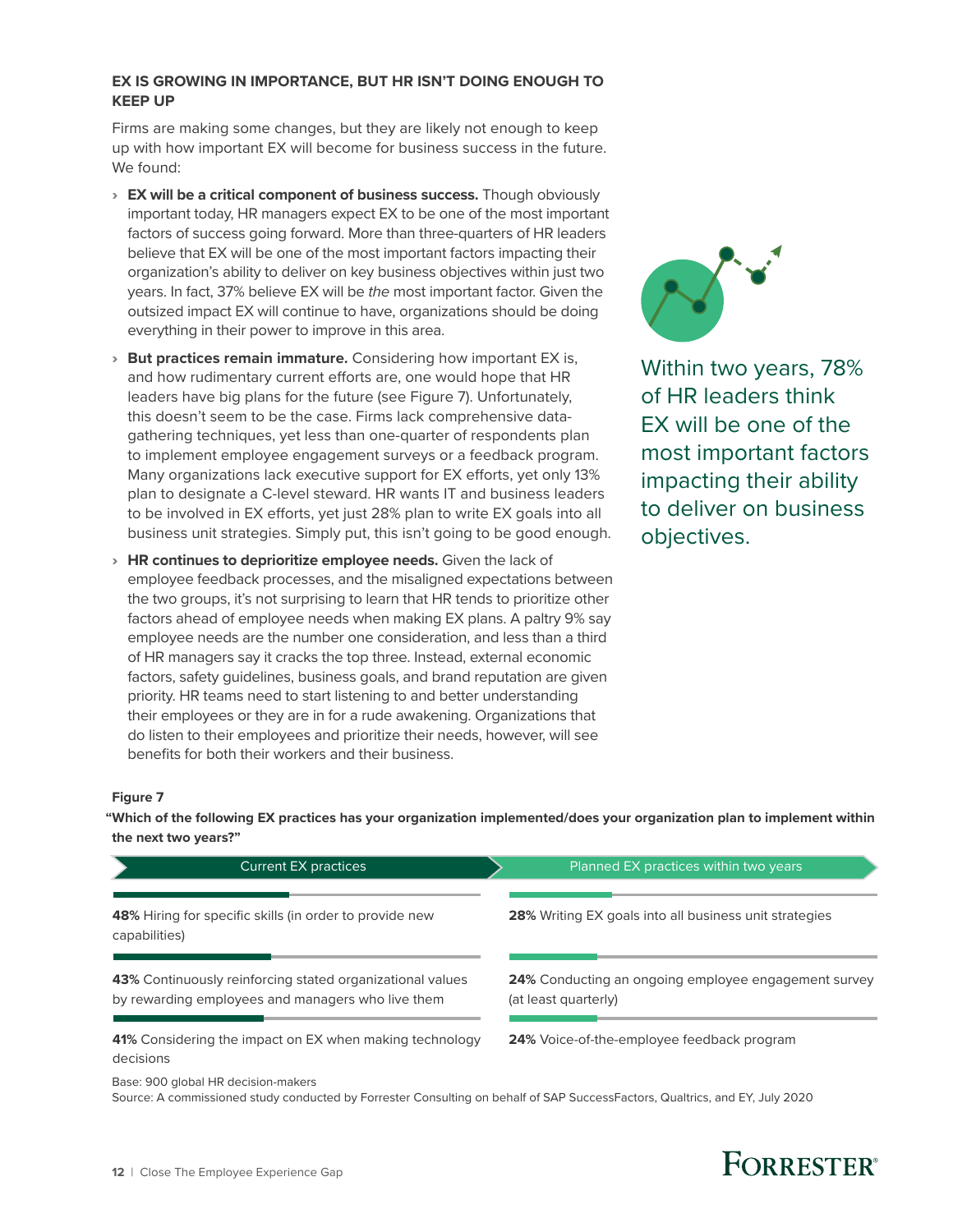## <span id="page-12-0"></span>Good EX Is Good For Employees And The Business

HR leaders are right: EX is incredibly important to business success. And this is one area where HR teams and employees are in total agreement: Both sides say that good EX leads to critical employee benefits like (see Figure 8):

- › **Better quality work.** Nearly 80% of both HR managers and employees say that EX has improved their quality of work. This is likely because 79% of employees say they are proud to work for their employer, and 88% believe in the work they do.
- › **A more agile and productive workforce.** HR leaders report positive improvement to their workforce agility (59%) and organizational agility (67%) as a result of EX initiatives. This leads to an increased ability to innovate. Productivity also improves with good EX: 79% of employees say EX impacts how productive they are, while 73% of HR respondents noted general improvements to productivity.
- › **Better talent.** Positive working environments attract the best people. Seventy percent of HR leaders see improvement to their ability to attract talent, and 68% of employees say they are likely to recommend people for open positions as a result of good EX. These people are also more likely to stay: 65% of HR respondents report improvements to retention metrics, and 70% of employees say they are more likely to stay at a company that provides good EX.

### **Figure 8**

**"To what extent has your organization's EX initiatives impacted the following employee outcomes"**  (Moderate/significant positive impact responses being shown) **"To what extent has your overall employee experience impacted the following?"\***  (Moderate/significant positive impact responses being shown) Base: 900 global HR decision-makers **78%** Quality of work **73%** Employee productivity **70%** Attracting talent **79%** How proud I am to work for my current employer **79%** The quality of my work **79%** How productive I am **65%** Retention **61%** Employee engagement **59%** Workforce agility **71%** How engaged I am **70%** How likely I am to stay at this company **68%** How likely I am to recommend people for open positions

\*Base: 900 full-time employees at global companies

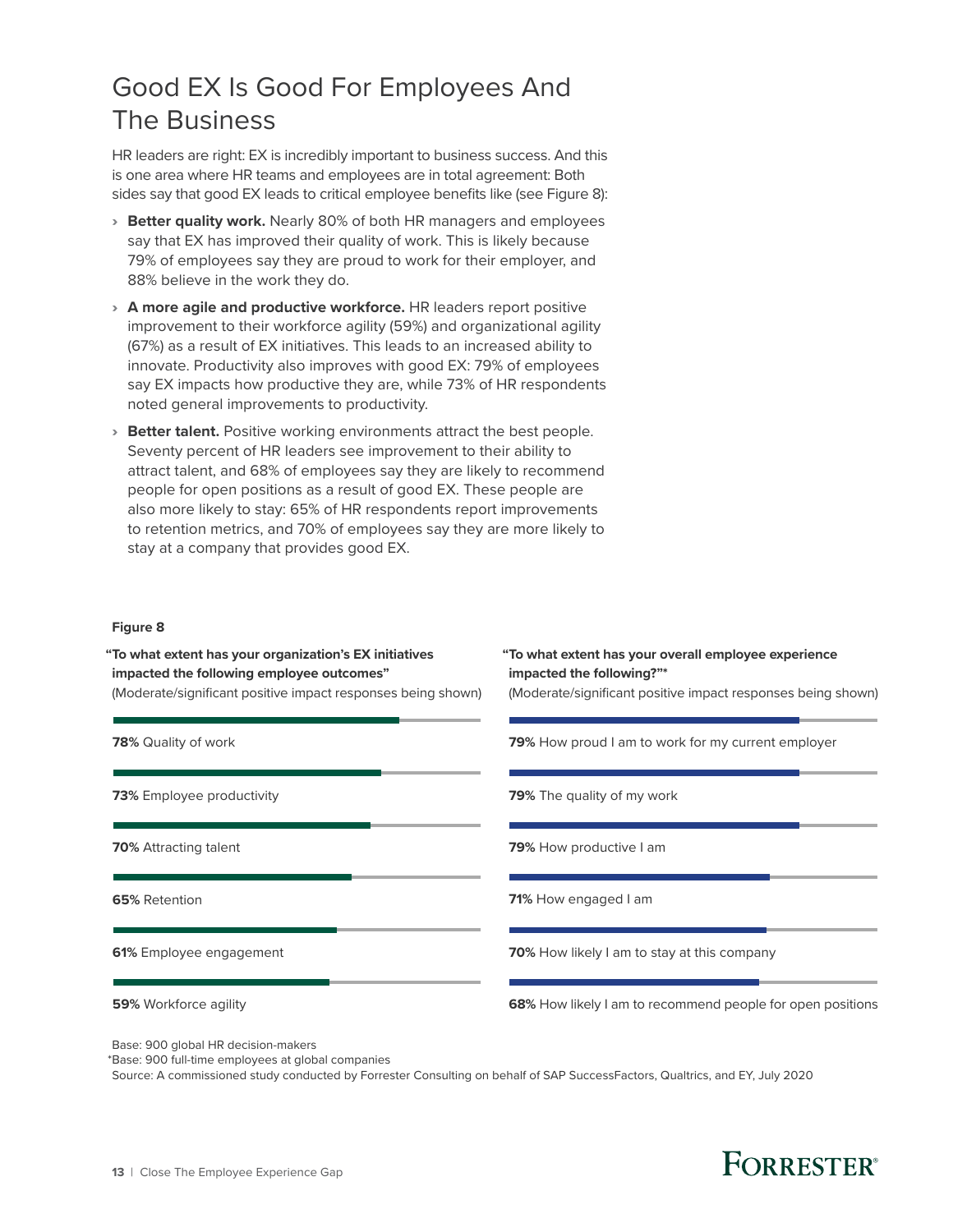› **More engaged employees.** Here again, employees and HR leaders agree: 71% of employees say that their employee experience positively impacts how engaged they are in their job, while 61% of HR professionals see improvements to employee engagement overall.

All of these employee benefits also translate to business benefits, namely (see Figure 9):

- › **Financial gains.** HR respondents report benefits to both their top and bottom lines from EX efforts: 77% experience increased revenue, and 61% report improved profitability. Additionally, 38% report improvements on cost savings KPIs and another 50% say that EX initiatives have helped them hit their growth targets.
- › **Improved customer outcomes.** Seventy-six percent of employees say their experience has improved their ability to provide a good customer experience. This is mirrored in what HR managers say: 75% report improved customer satisfaction which in turn leads to improved customer acquisition and retention.
- › **A stronger, more competitive brand.** Sixty-two percent of HR leaders have seen positive impacts to their brand reputation as a result of EX efforts. This, in turn, can help with competitive differentiation: 53% of respondents saw improvement here as well.

### **Figure 9**

**"To what extent have your organization's EX initiatives impacted the following business outcomes?"** (Moderate/significant positive impact results being shown)



Base: 900 Global HR decision-makers

\*Base: 900 full-time employees at global companies

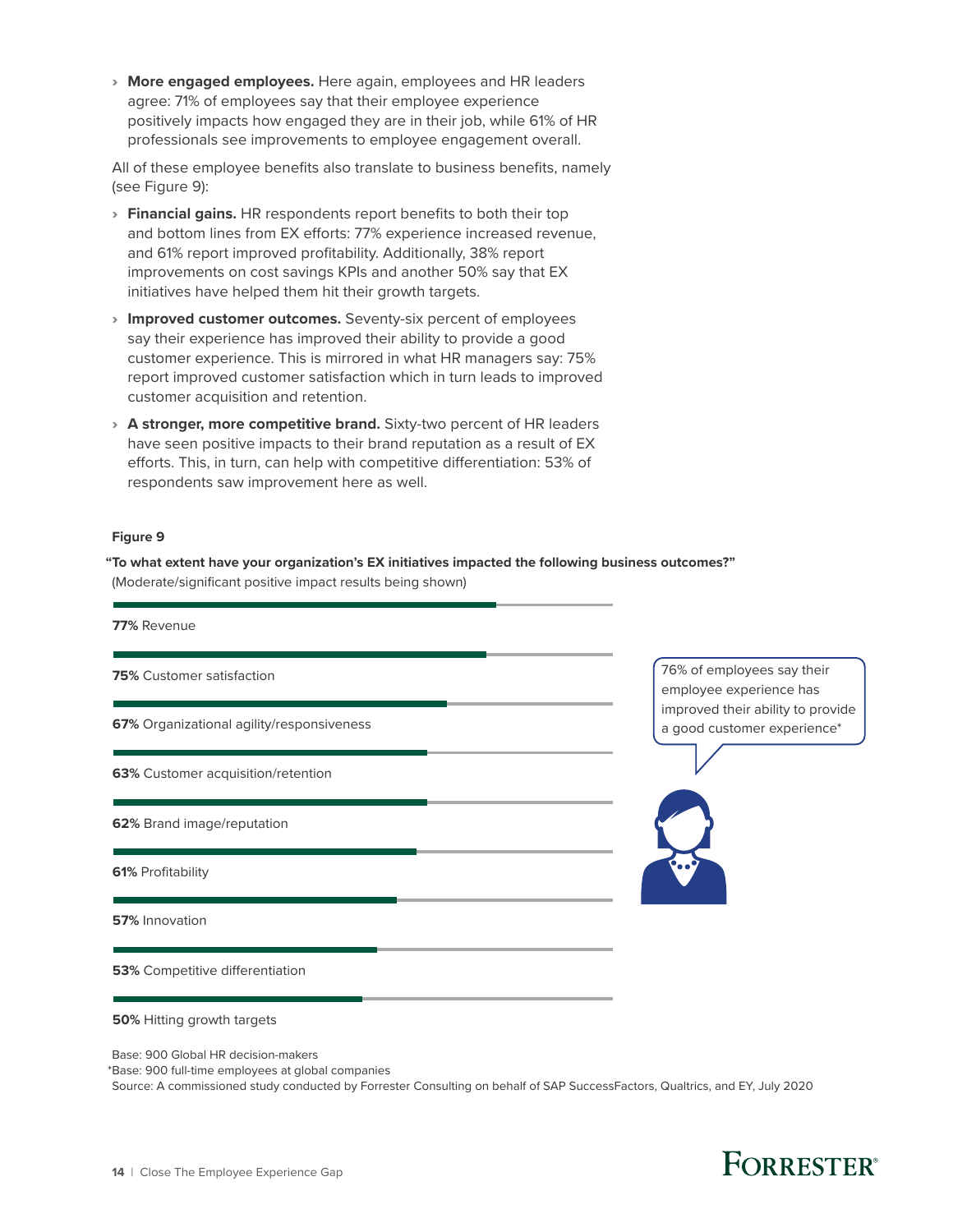### **GO FOR THE GOLD: STRIVE TO BE AN EX LEADER TO SEE MORE BENEFITS**

While any effort to improve EX is likely to result in employee and business gains, our research shows why it's important to aim for being an EX leader. We found:

› **Satisfied employees are reliable, long-term company advocates.** Satisfied employees are more likely to work harder (91% v. 73%), stay

longer (87% v. 66%), and recommend their company to other job seekers (84% v. 59%) than their less satisfied peers (see Figure 10). These happier employees feel supported and cared for by their employer while also enjoying a high degree of satisfaction in the work itself.

› **Excellent EX drives higher returns.** Though nearly all companies are already seeing returns from their EX investment; those that have created more mature practices tend to drive more value. On average HR organizations with more advanced technology and organizational practices see a return of 3.73% on their EX investments, while their less mature counterparts see an average return of just 2.24%.

### **Figure 10**

### **"How much do you agree with the following statements?"**



More satisfied employees work harder for longer, producing higher quality outputs.

Base: 900 full-time employees at global companies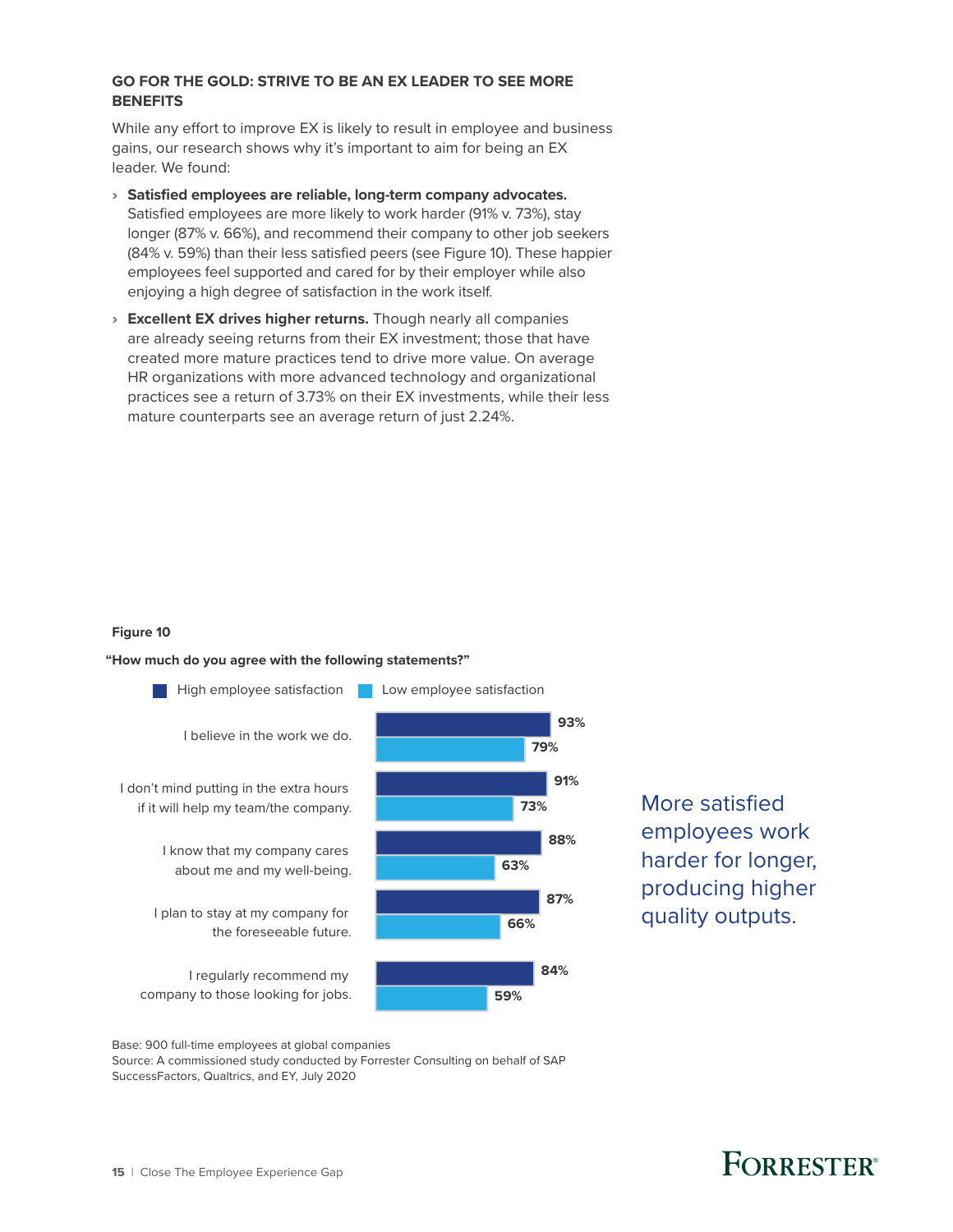# **Key Recommendations**

This report provides the data and insights you need to change the conversation around EX improvement in your organization and gain wider acceptance for setting better priorities. From our broader EX research with organizations that've succeeded in getting their EX initiative driving results, we've produced several recommendations:

<span id="page-15-0"></span>

**Set values that include empathy, transparency, and human-centered** 

**design.** Core values help others outside your EX program understand what you stand for, and they help those involved understand what matters most when taking actions. A culture of transparency establishes trust, and it helps employees understand their role in contributing to the company. In order to drive an overall culture of transparency, leaders and managers must be transparent themselves and teach employees to give constructive feedback. Human-centered design is an expression of empathy. And this empathy is necessary when creating conditions that reflect employees' desire to remain engaged in their work so that they can succeed. Anything less would mean disengagement and failure. Studies show that engagement peaks when employees are able to make daily progress in the work they know matters most, so creating a work environment that fosters engagement is the key.



**Build a focused team and new core capabilities for EX.** Direct research with organizations that've gotten their EX initiative up and running in the past two years shows that they're building new capabilities both inside and outside of HR. These capabilities include: a research and insights function to gather data and feedback from employees about their experiences; culture-shaping expertise to foster a more employeecentric culture across the organization; building a center of excellence to continually foster good EX; and design expertise to generate ideas and test prototypes to deliver better EX. Finally, project management and operations expertise is critical to consistently incorporating new tools and ways of working.



**Involve other departments in the process.** EX initiatives that are contained within HR will fail to gain the momentum needed to drive lasting change. It takes a coordinated approach that involves legal, operations, finance, marketing, and technology to address the biggest hurdles. For example, you may find that policies, which are set by legal and implemented by technology, stand in the way of great EX. Design exercises like journey mapping that involve these groups help them understand how they're impacting EX, and they challenge them to come up with alternatives that meet their objectives without impacting EX. Additionally, great employee experience programs don't live in a silo. Innovators connect their data across other core experiences of their business, i.e., customer experience, brand experience, and product experience.

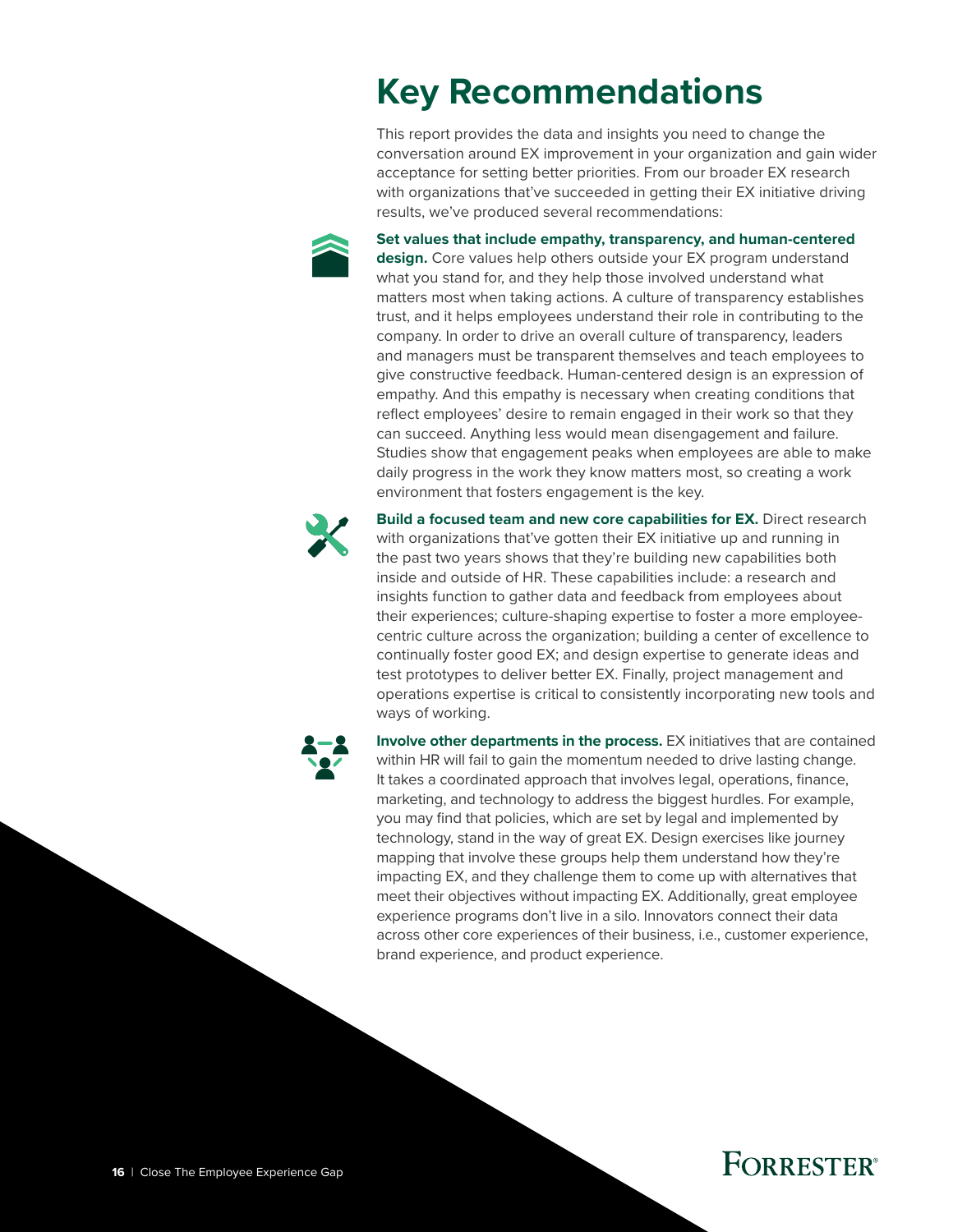

**Get leadership on board with EX, and use this data to do it.** Our

research with organizations that have successful EX initiatives reveals that leadership support is critical. You can influence leaders with research and data. You can use Forrester's published EX Index research, and the data within this study, to help earn leadership buy-in by showing that EX investments improve employee engagement. Our research shows that firms with engaged employees enjoy 80% higher customer satisfaction and half the employee turnover, which are both non-trivial results. And that engagement leads directly to higher revenue growth and profitability for the business.



**Define an employee-listening strategy to guide your efforts.** For most organizations, technology purchasing decisions are often deliberately made without employee input. And instead, they are based on primary concerns of cost, manageability, and security. Change the script, and involve employees in this process. It doesn't take much to survey, or better yet, interview employees about what's important to them. Use that data to make the case for better options and take action. Taking action should be customized and tailored to a specific group of employees. The result will be higher adoption and utilization.



#### **Be patient: Results take time, but the payoff is well worth it.**

Fundamentally changing your organizational culture to one driven by employee experience is not something that happens overnight. Culture takes time to build. Firms should not lose sight of the fact, though, that you can and will experience little wins as you work towards larger goals. For example, one large Canadian financial institution learned through the use of workforce analytics that their efforts to upskill employees – in order to increase overall employee engagement – led to several million in additional revenue. Ensure you are tracking these incremental benefits while being in it for the long haul. And remember that investments in effective HR technology provide valuable data to drive meaningful change, leading to substantial benefits to the business, across both top and bottom lines.

### **FORRESTER®**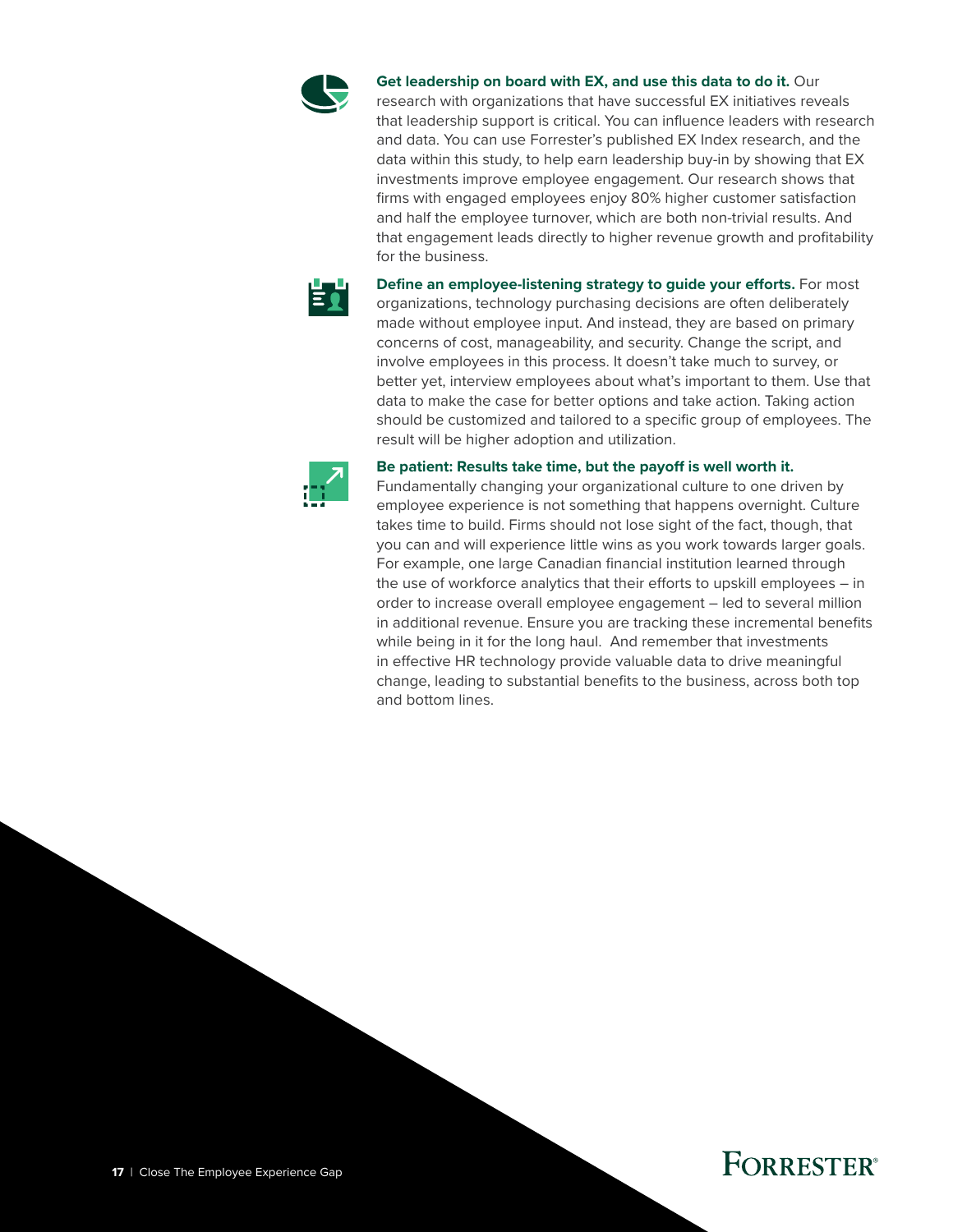## <span id="page-17-0"></span>Appendix A: Methodology

In this study, Forrester conducted an online survey of 900 HR and human capital management decision-makers in North America, Latin America, Europe, the Middle East, the Asia Pacific region, and greater China to evaluate the connection between EX and long-term business value. An employee study was also conducted with 900 full-time employees, aged 18 to 65, from the same regions that participated in the HR study. HR and employee respondents came from a range of industries and company sizes. All survey participants were offered an incentive as a thank you for time spent on the survey. The studies began in June 2020 and were completed in July 2020.

## Appendix B: Demographics/Data

### **HR SURVEY**



Base: 900 global HR decision-makers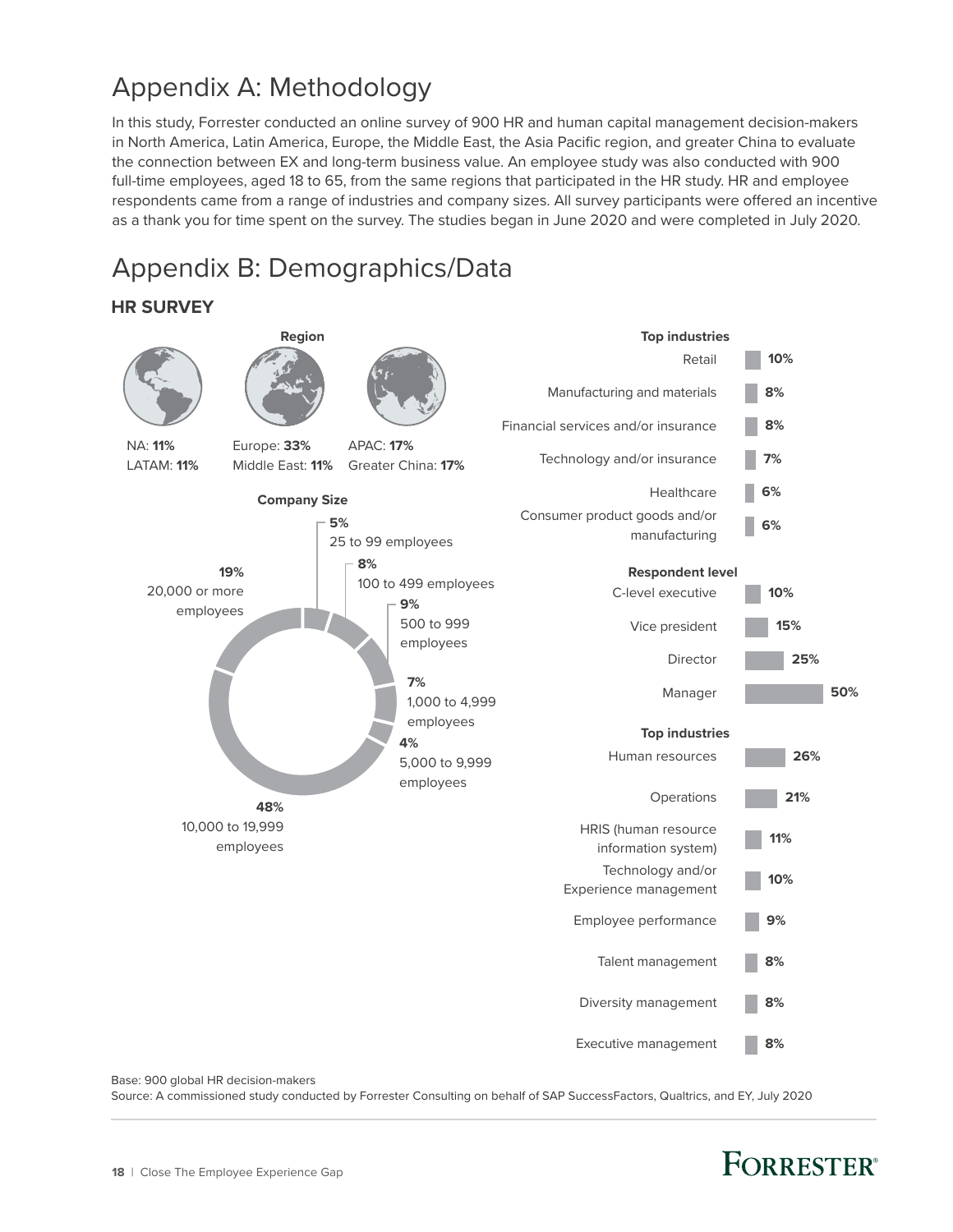### **EMPLOYEE SURVEY**



Base: 900 full-time employees at global companies